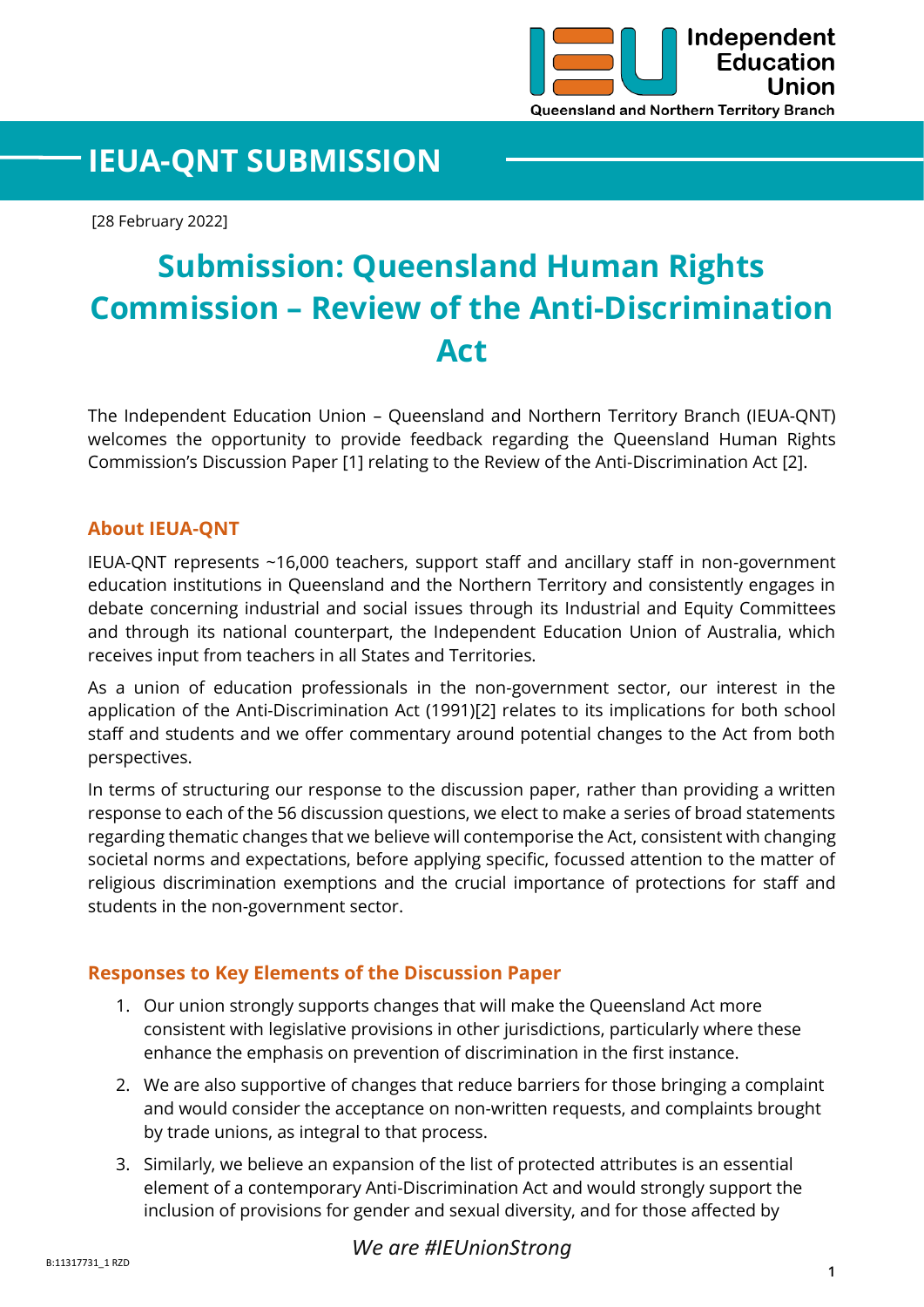

## **Submission: Review of the Anti-Discrimination Act**

mental health issues, psychosocial disabilities (including addiction) and domestic violence.

- 4. We would also argue that the Act should incorporate a reverse onus obligation for employers to provide reasonable adjustment for impairments, to ensure consistency with Section 5 of the *Disability Discrimination Act 1992*.
- 5. In relation to the degree of specificity required to accommodate provisions like those advocated in the above paragraphs, we would refer the Review to the submission made by the Queensland Council of Unions (QCU), which has been developed through the collaborative efforts of its affiliates, including IEU-QNT.

#### **Discussion Question 44**

- 6. Given our status as a union of education professionals in the non-government sector, we offer more detailed commentary in relation to the religious educational institutions and other bodies exemption, currently covered by Section 25 of the Act.
- 7. This question is dealt with in Discussion question 44 under the topic of *Work Exemptions: Genuine occupational requirement – religious schools and other bodies.*
- 8. The primary question for the Review to consider is the extent to which the provisions of *Anti-Discrimination Act 1991* (Qld) ss 25(2)-(8) should be amended.
- 9. The operative part of section 25 is subsection (3):

*(3) It is not unlawful for an employer to discriminate with respect to a matter that is otherwise prohibited under section 14 or 15, in a way that is not unreasonable, against a person if—*

*(a) the person openly acts in a way that the person knows or ought reasonably to know is contrary to the employer's religious beliefs—*

*(i) during a selection process; or*

*(ii) in the course of the person's work; or*

*(iii) in doing something connected with the person's work; and*

*(b) it is a genuine occupational requirement of the employer that the person, in the course of, or in connection with, the person's work, act in a way consistent with the employer's religious beliefs.*

- 10. The Section has never been formally tested in operation.
- 11. However, we have had experience of an employer developing extensive technical processes to fulfil apparent justification for dismissal of an employee under this Section.
- 12. A permanent and relatively unfettered legislative exemption to allow faith-based educational institutions to discriminate in employment overrides the rights of many, without proper justification.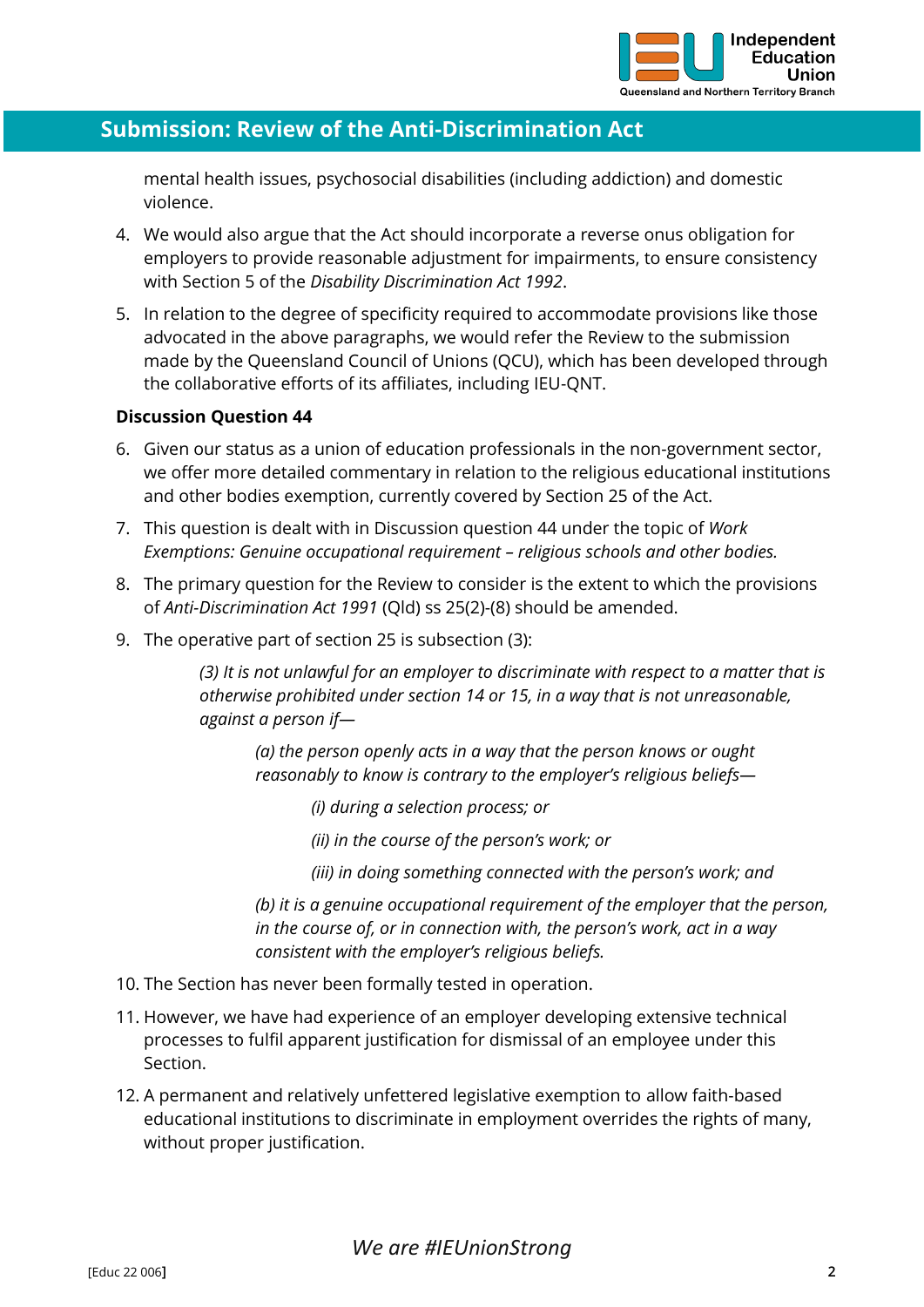

## **Submission: Review of the Anti-Discrimination Act**

- 13. The provision is generally thought to have a disproportionate impact on lesbian, gay, bisexual, transgender and intersex (LGBTI) workers, but the effect of the exemption is much more broad reaching.
- 14. An unmarried pregnant woman or a divorced person or a person with a child to someone they are not married to is a lawful participant of society and is widely accepted as not infringing on community standards. However, the section 25 exemption may be used to justify a decision to terminate that person's employment.
- 15. Our Union has encountered examples where the exemption has a disproportionate effect on women.
- 16. An unmarried pregnant woman may be accused of acting "openly" in a way contrary to the employer's religious beliefs, due to an obvious pregnancy, while there is no consequence for the father of the child as he has not acted "openly" given he does not carry the pregnancy.
- 17. These exemptions are inherently unfair. They are out of step with modern community expectations. They disproportionately affect the very sectors of society discrimination legislation is intended to protect.
- 18. Our Union's position remains that employers in faith-based schools should not need to rely on religious exemptions when managing their workforce because:
	- a. All staff and students in schools deserve safe workplaces/learning environments; and staff in schools should not be discriminated against on the basis of their personal lives.
	- b. Practices in faith-based schools, and indeed in any endeavour conducted for the public by faith-based organisations, should reflect community standards and expectations. This is especially the case when such organisations are in receipt of public funds.
	- c. Faith-based schools have the capacity and resilience to continue to operate in the absence of discrimination exemptions.
- 19. Section 25 of the Act is no longer appropriate and should be deleted.

#### **Concluding Comments**

Our union believes this review provides a timely opportunity to update and contemporise Queensland's Anti-Discrimination Act. Judicious modification of existing provisions, and the incorporation of new elements consistent with contemporary expectations should be a key aim of any redrafting process.

With respect to the specification of circumstances where non-government schools might be granted exemptions, we believe that Section 25 of the current Act is inappropriate and should be deleted.